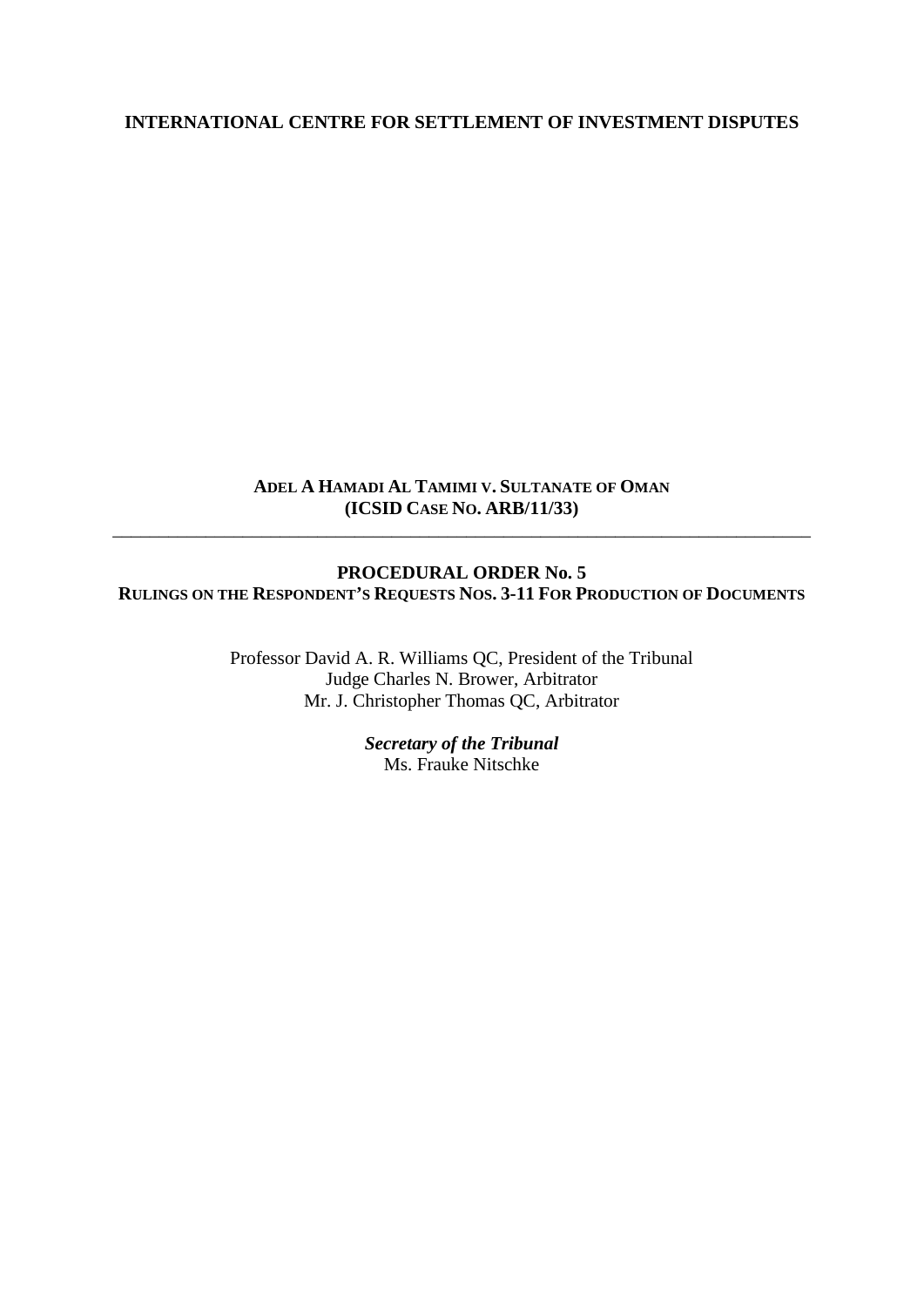## **Introduction**

- 1. In Procedural Order No. 4, the Tribunal ruled on the Respondent's First Request for the Production of Documents to the Tribunal of 8 January 2013 (**Respondent's Requests**). In particular, paragraphs 11-18 addressed the Respondent's Requests Nos. 3-11, all of which sought the disclosure of documents apparently relevant to the issue of whether the Claimant is able to establish that he is a qualified "Investor of a Party" as defined in Article 10.27 of the US-Oman FTA (**FTA**).
- 2. At paragraph 17 of Procedural Order No. 4 dated 5 February 2013, the Tribunal ordered both parties to file memoranda concerning the Respondent's Requests Nos. 3- 11. The Tribunal asked the Respondent to state whether it intends to challenge the jurisdiction of the Tribunal or admissibility of the claim pursuant to the definition of "Investor of a Party" in Article 10.27 FTA, and if so the precise nature of that challenge and the relevance and materiality of the documents requested in the Respondent's Requests Nos. 3-11 to the challenge.
- 3. The Respondent delivered an undated memorandum on 15 February 2013 (**Respondent's submissions**); the Claimant's reply memorandum is dated 22 February 2013 and was delivered on that date (**Claimant's submissions**).
- 4. In this document, the Tribunal records its Rulings in respect of the Respondent's Requests Nos. 3-11.

# **Respondent's Position**

- 5. The Respondent foreshadows two jurisdictional objections:
	- (a) the Claimant appears to be a US-UAE dual national who should be deemed to be an exclusive national of the UAE and therefore precluded from claiming under the US-Oman FTA (see Article 10.27 of the FTA below) ("**dual nationality objection**"); or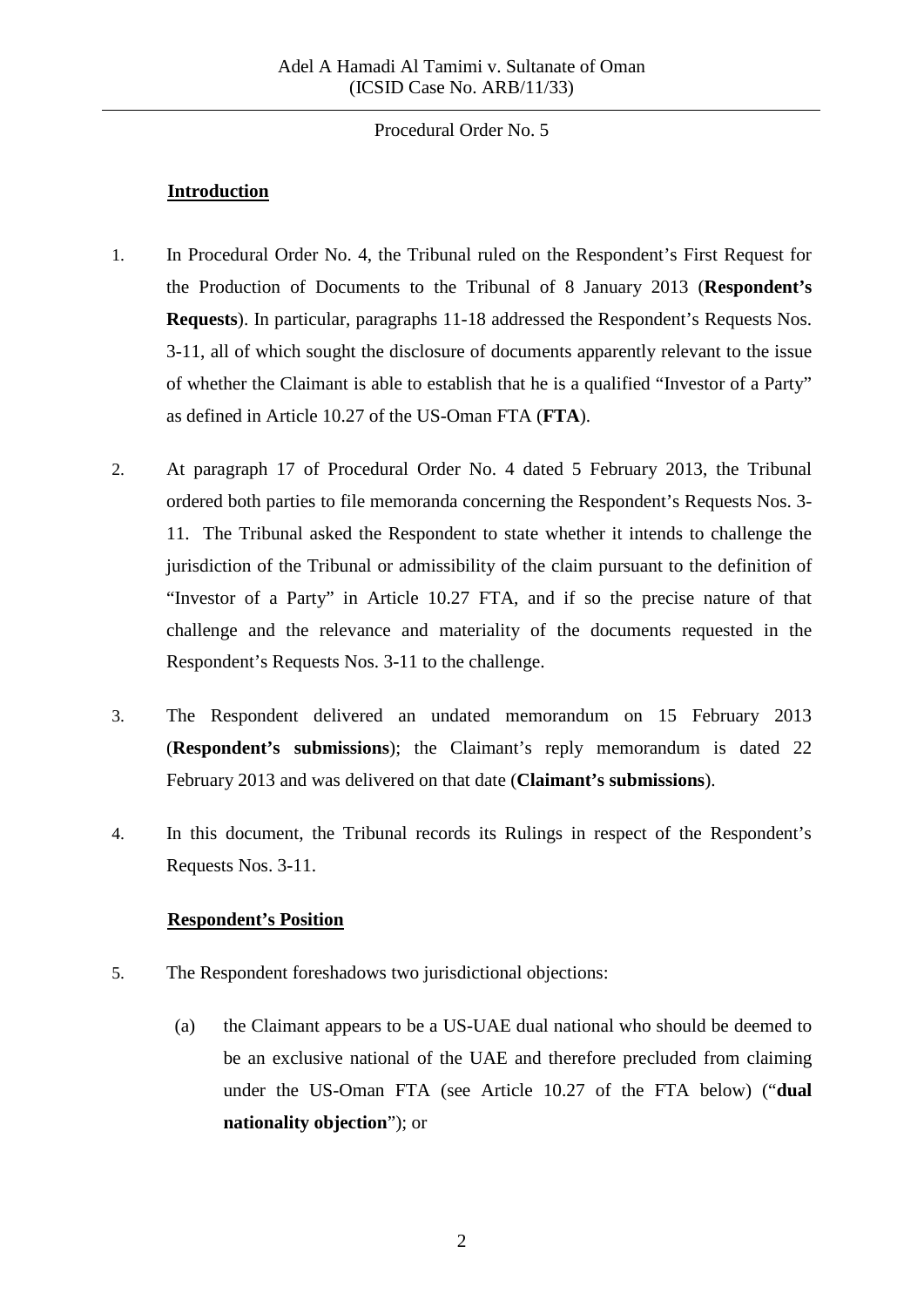- (b) even if the Claimant lacks "official status" in the UAE, Oman may still submit a challenge because Mr Al Tamimi lacks a "genuine connection" to the US ("**lack of genuine connection objection**").[1](#page-2-0)
- 6. **Dual nationality objection**: this objection is based on the definition of "Investor of a Party" in Article 10.27 of the FTA:

"**Investor of a Party**" means a Party or state enterprise thereof, or a national or an enterprise of a Party, that attempts to make, is making, or has made an investment in the territory of the other Party; provided, however that a natural person who is a dual national shall be deemed to be exclusively a national of the State of his or her dominant and effective nationality" (underlining added).

- 7. The Respondent points to the following matters in support of its submission that the Claimant is likely to be a dual US-UAE national:
	- (a) The Claimant's notice of intent states that, "*Mr Al Tamimi was a national of the United Arab Emirates*".[2](#page-2-1)
	- (b) Mr Al Tamimi was born in Ajman, which became one of the seven Emirates making up the UAE on independence from the UK in 1971. He held a passport issued from the Government of Sharjah between 1969 and 1971 (Sharjah was also one of the formative Emirates of the UAE in 1971). Oman asserts that UAE law provides that "*an 'Arab settled in one of the Emirates during or before 1925' will acquire citizenship by law.*" In other words, Oman says that the Claimant automatically became a UAE national when Sharjah joined the UAE. Oman notes that it continues to make enquiries as to whether UAE citizenship was automatic or required a formal registration.<sup>[3](#page-2-2)</sup>
	- (c) The Sharjah passport presented by the Claimant as an exhibit to his witness statement expired in 1971. $4$  That date precedes by 10 years the date when Mr Al Tamimi applied for citizenship in the US. In that intervening period on his

<span id="page-2-3"></span><span id="page-2-2"></span>

<span id="page-2-1"></span><span id="page-2-0"></span><sup>1</sup> Respondent's submissions, paragraph 2.<br>
2 Notice of Intent, paragraph 7.<br>
2 Respondent's submissions, footnote 6.<br>
4 Al Tamimi witness statement, paragraph 7 and exhibit AT-001.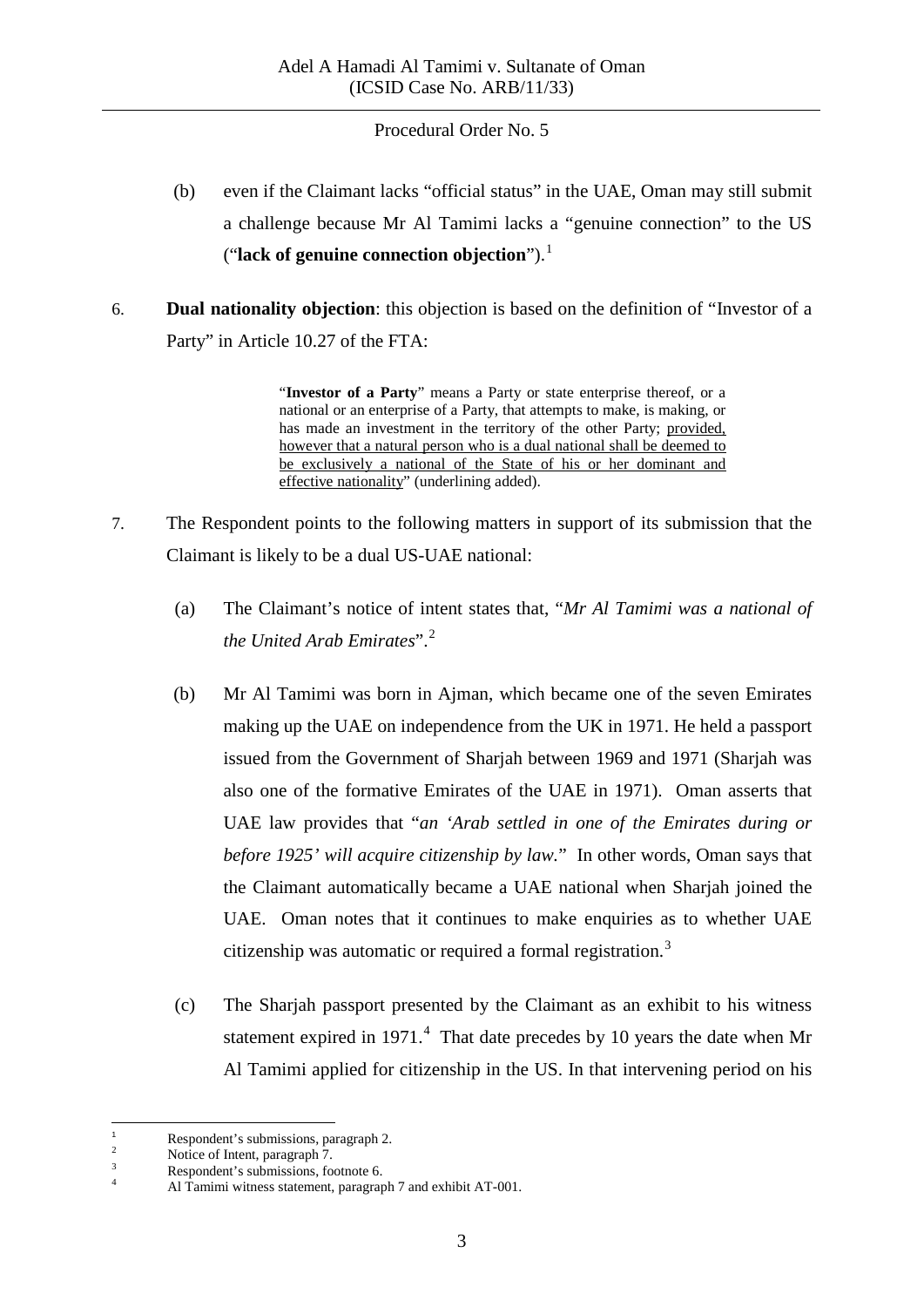own account, Mr Al Tamimi alleges that he received a degree from Victoria College in Baabda, Lebanon in 1972.<sup>[5](#page-3-0)</sup>

- (d) Mr Al Tamimi's petition to the United States for naturalization is ambiguous but arguably describes his nationality as the United Arab Emirates.<sup>[6](#page-3-1)</sup>
- 8. Accordingly, the Respondent says that there is a real issue about the Claimant's nationality. If he is a dual national, then the Respondent submits that his dominant and effective nationality is at issue and Requests Nos. 3-11 are all relevant and material.
- 9. **Lack of genuine connection objection**: the Respondent's submissions say little about its second potential jurisdictional objection to Mr Al Tamimi's "*genuine connection*" to the US. In footnotes, the Respondent relies on the *Nottenbohm Case* [7](#page-3-2) in which the ICJ had to determine whether Mr Nottenbohm had a genuine connection to Liechtenstein. $<sup>8</sup>$  $<sup>8</sup>$  $<sup>8</sup>$  Further, the Respondent equates the terminology used in its Requests</sup> Nos. 3-11 of a "*real and effective nexus*" with the "*dominant and effective nationality*" terminology in Article 10.27 of the FTA. In this respect the Respondent relies on *Case No. A-18* in the Iran-US Claims Tribunal.<sup>[9](#page-3-4)</sup>
- 10. The Respondent's argument appears to be that there is an overriding requirement of international law that a national of a contracting State must have a genuine connection or nexus with that State to be afforded the protection of a treaty to which that State is a party. The Respondent submits that as a result, Requests Nos. 3-11 are relevant to whether Mr Al Tamimi has a genuine connection with the United States.

### **Claimant's Position**

11. The Claimant makes two principal points:

<span id="page-3-0"></span>

<span id="page-3-2"></span><span id="page-3-1"></span>

<sup>&</sup>lt;sup>5</sup><br>Al Tamimi witness statement, paragraph 6.<br>Exhibit C-002.<br>Nottenbohm Case (Second Phase), Judgment of 6 April 1955, ICJ Reports 1955.<br>Respondent's submissions, footnote 2.<br>Case No. A-18 Iran-USCTR 251, 1984 WL 301280. S

<span id="page-3-3"></span>

<span id="page-3-4"></span>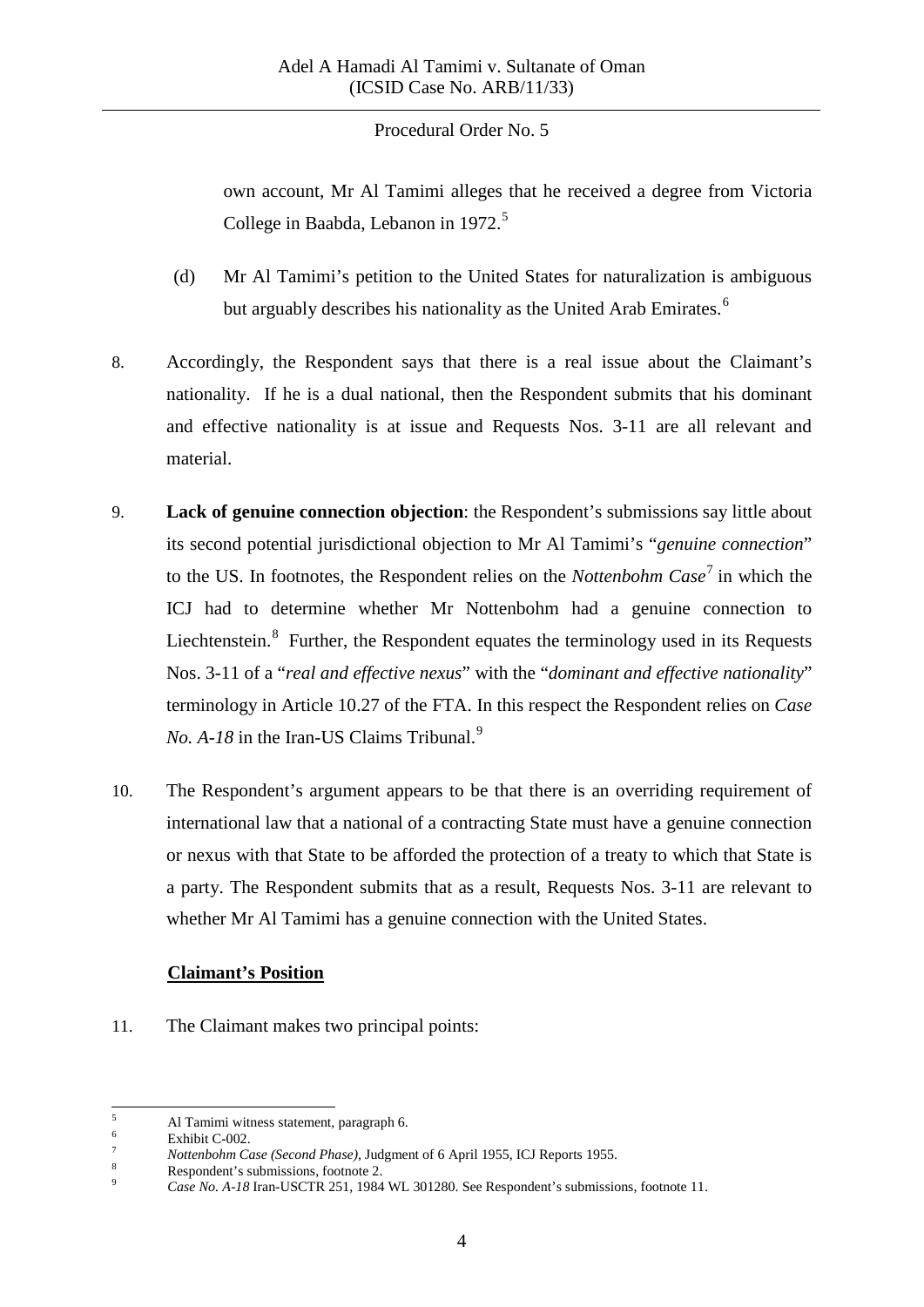- (a) The FTA does not contain a "genuine connection" or a "real and effective nationality" test;  $^{10}$  $^{10}$  $^{10}$  and
- (b) Mr Al Tamimi is not a dual national.<sup>[11](#page-4-1)</sup>
- 12. In relation to the first point, the Claimant submits that the test in clause 10.27 of the FTA is one of "dominant and effective nationality", not "real and effective nexus". The Claimant points out that these are fundamentally different tests, but in any event the "dominant and effective nationality" test is not relevant at all under clause 10.27 unless a natural person is a dual national. The Claimant submits that by reading a genuine connection or real and effective nationality test into the FTA for all persons whether or not they are dual nationals, would in effect create a new denial of benefits clause for individual investors. The denial of benefits clause in the FTA relates to enterprises, not individuals.
- 13. The Claimant distinguishes the *Nottenbohm* case and *Case No. A-18* as they each concern the determination of a person's nationality as a matter of the international law of diplomatic protection. Neither case is authority for the proposition that a separate test of genuine connection or real and effective nationality ought to be implied into a treaty which contains specific rules for the determination of nationality. The Claimant submits that tribunals have expressly rejected the imposition of such a test in investment treaty cases. [12](#page-4-2)
- 14. In relation to the threshold factual question of dual nationality, the Claimant asserts that he is not a dual national. He notes the Respondent's equivocal view of what "appears" to be the relevant national law in the UAE. The Claimant refers to article 15 of UAE Federal Law No. 17 (the provision cited by the Respondent) and points out that it provides that UAE nationality shall be lost from any person who has adopted voluntarily nationality of another country, and that UAE nationality can be regained only if that person renounces the acquired nationality. Accordingly, the Claimant states, even if he automatically acquired the rights of a UAE national when Sharjah

<span id="page-4-1"></span><span id="page-4-0"></span><sup>10</sup> Claimant's submissions, paragraphs 2-6.<br>
11 Claimant's submissions, paragraphs 7-10.<br>
Claimant's submissions, footnote 9.

<span id="page-4-2"></span>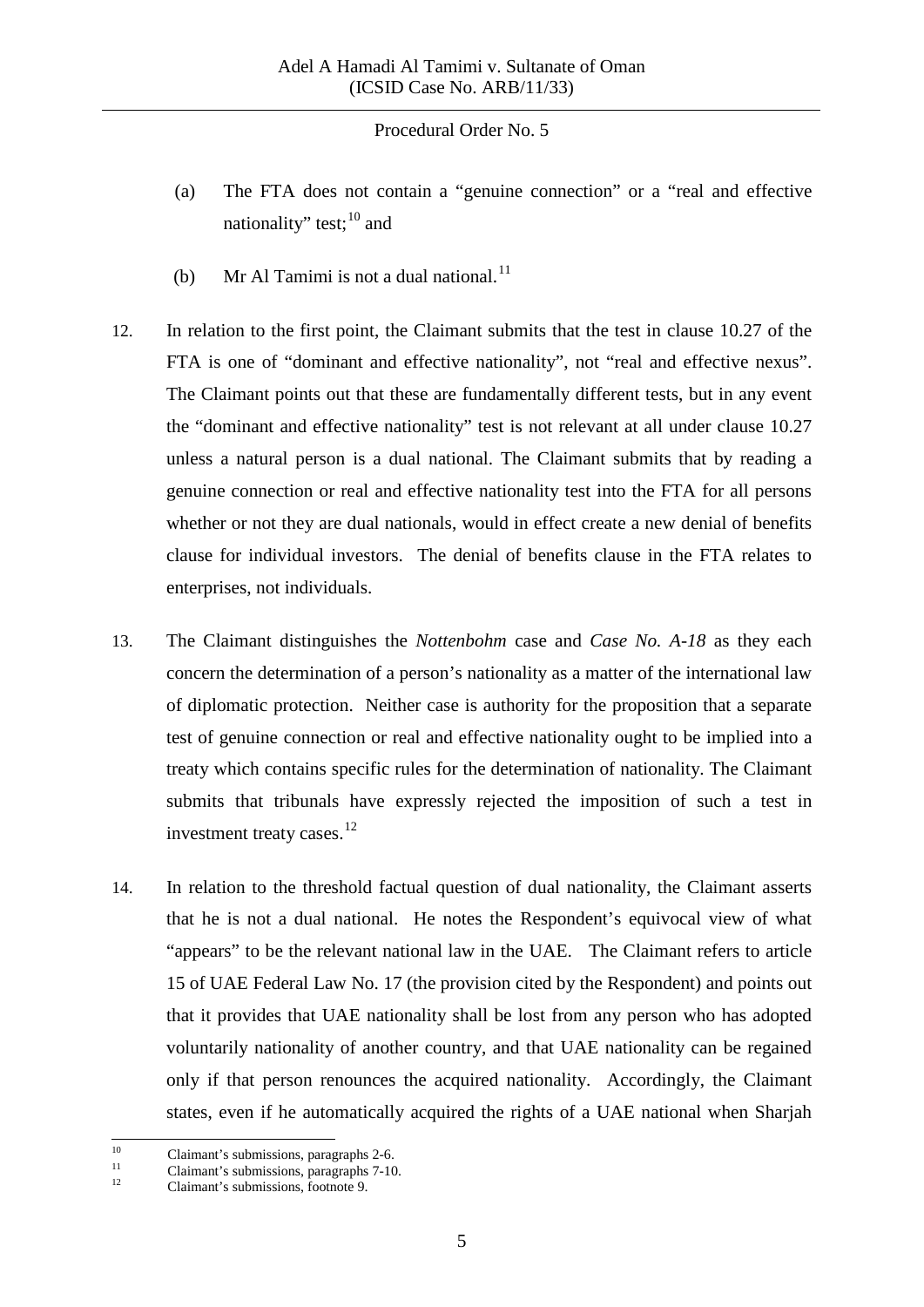joined the UAE in 1971, he lost that status by operation of the UAE law when he became a US citizen.

### **Analysis**

- 15. The Respondent's Requests Nos. 3-11 are aimed at determining the jurisdiction to which the Claimant had the closest connection. None of the documents sought are arguably relevant and material unless either:
	- (a) Mr Al Tamimi is a dual national of the United States and the United Arab Emirates; or
	- (b) There is a principle of customary international law which requires a claimant to show a genuine connection with his home state, regardless of the wording of a specific treaty.
- 16. Requests Nos. 3-11 are measured against these allegations in reverse order below.

### **a. Lack of genuine connection objection**

- 17. The Tribunal has reservations about the ultimate merits of this prospective objection. The *Nottenbohm Case* concerned the extent of diplomatic protection; it was not an investment treaty case. Moreover, the Tribunal is not aware of a principle of international law, arising from *Nottenbohm* or otherwise, that requires a citizen of a State claiming treaty rights as a national of that State to prove more than citizenship, i.e. there is no further requirement of attachment, or genuine connection, or nexus, unless explicit in the relevant treaty.
- 18. While the Tribunal recognises that this objection has yet to be fully presented and remains open to further submissions on the point, on present material the Tribunal is not persuaded that this prospective jurisdictional objection is arguable and therefore the documents sought by Requests Nos. 3-11 are not sufficently relevant nor material to the outcome of the case.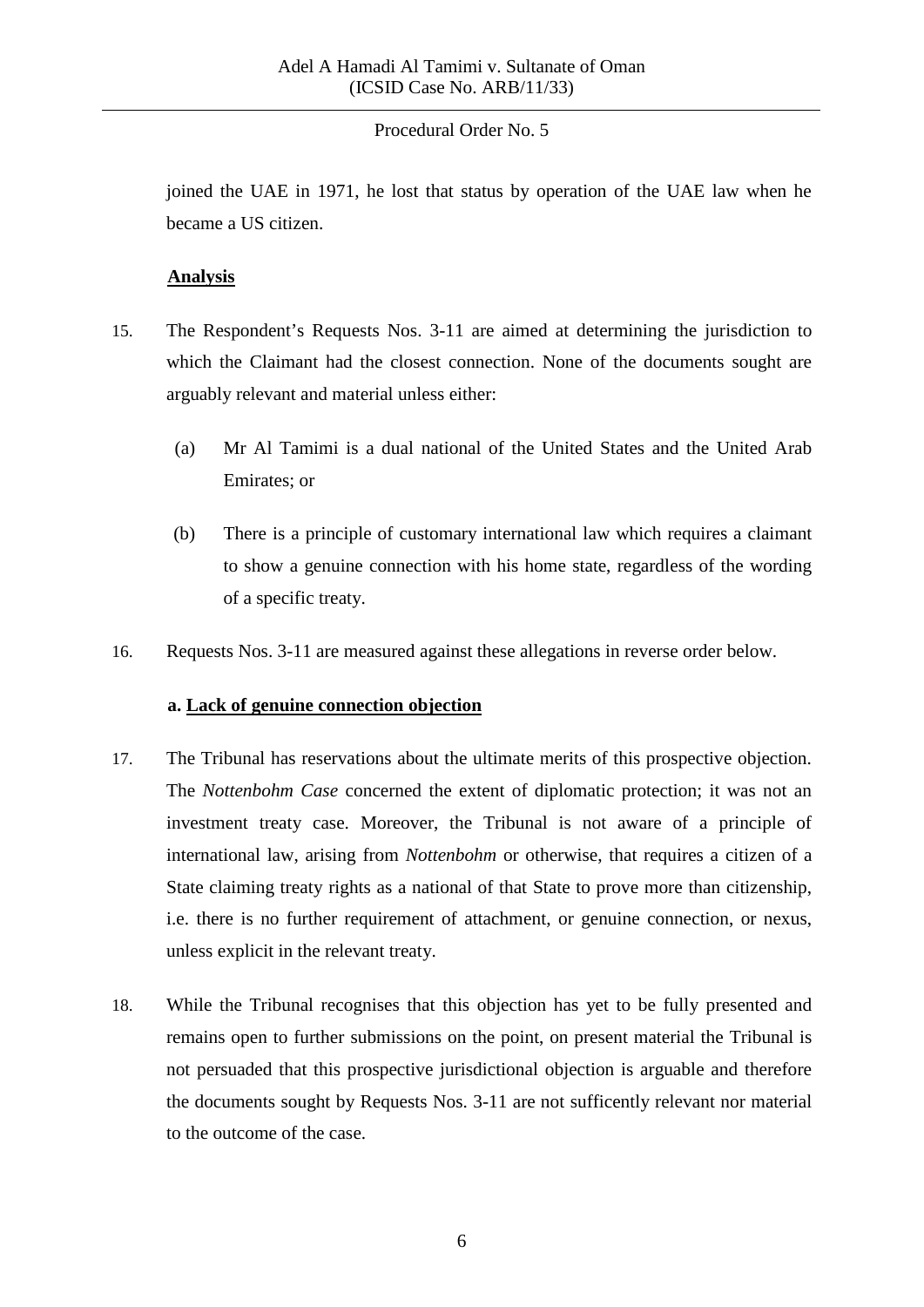#### **b. Dual nationality objection**

- 19. The argument regarding the Claimant's nationality is more complex. The Respondent is correct that on present material, the factual position as to Mr Al Tamimi's nationality as revealed by the Claimant's own material is not clear (emphases added in bold):
	- (a) The Notice of Intent dated 19 April 2011 states: $13$

"The investor in this dispute is Mr Adel A Hamadi Al Tamimi. He is a naturalized citizen of the United States of America. Prior to **obtaining his American citizenship in 1986, Mr Tamimi was a national of the United Arab Emirates** ("UAE"). Mr Al Tamimi no longer holds UAE nationality."

(b) The Claimant's memorial dated 16 November 2012 states:  $14$ 

"Mr Al Tamimi was born in Ajman, a Trucial State, which gained its independence from the United Kingdom and became one of the seven Emirates making up the United Arab Emirates (UAE) in 1971. He moved to the United States in 1968 and **sought United States citizenship in 1980**. He has maintained his US citizenship consistently since then and is not a citizen of any other country."

(c) Mr Al Tamimi's witness statement deposes that he studied in Iran in 1965-66 and then briefly in Cairo, following which he obtained a student visa to study in the United States. At paragraph 5 he says "*at this time, my passport was issued by Sharjah, a neighbouring Trucial State of Ajman."* At paragraph 6 Mr Al Tamimi says that **he arrived in the United States in 1968 and studied in Boston but ultimately completed his degree in civil engineering in Lebanon in 1972**. Thereafter he explains that instead of returning to the UAE he married a US citizen and following his marriage "*obtained a Green Card granting me permanent residence in the United States in 1974*." He goes on to explain his business activities and residence in New England beginning in the 1970s. Mr Al Tamimi then states:

<span id="page-6-1"></span><span id="page-6-0"></span><sup>&</sup>lt;sup>13</sup> Notice of Intent, paragraph 7.<br><sup>14</sup> Claimant's memorial, paragraph 12.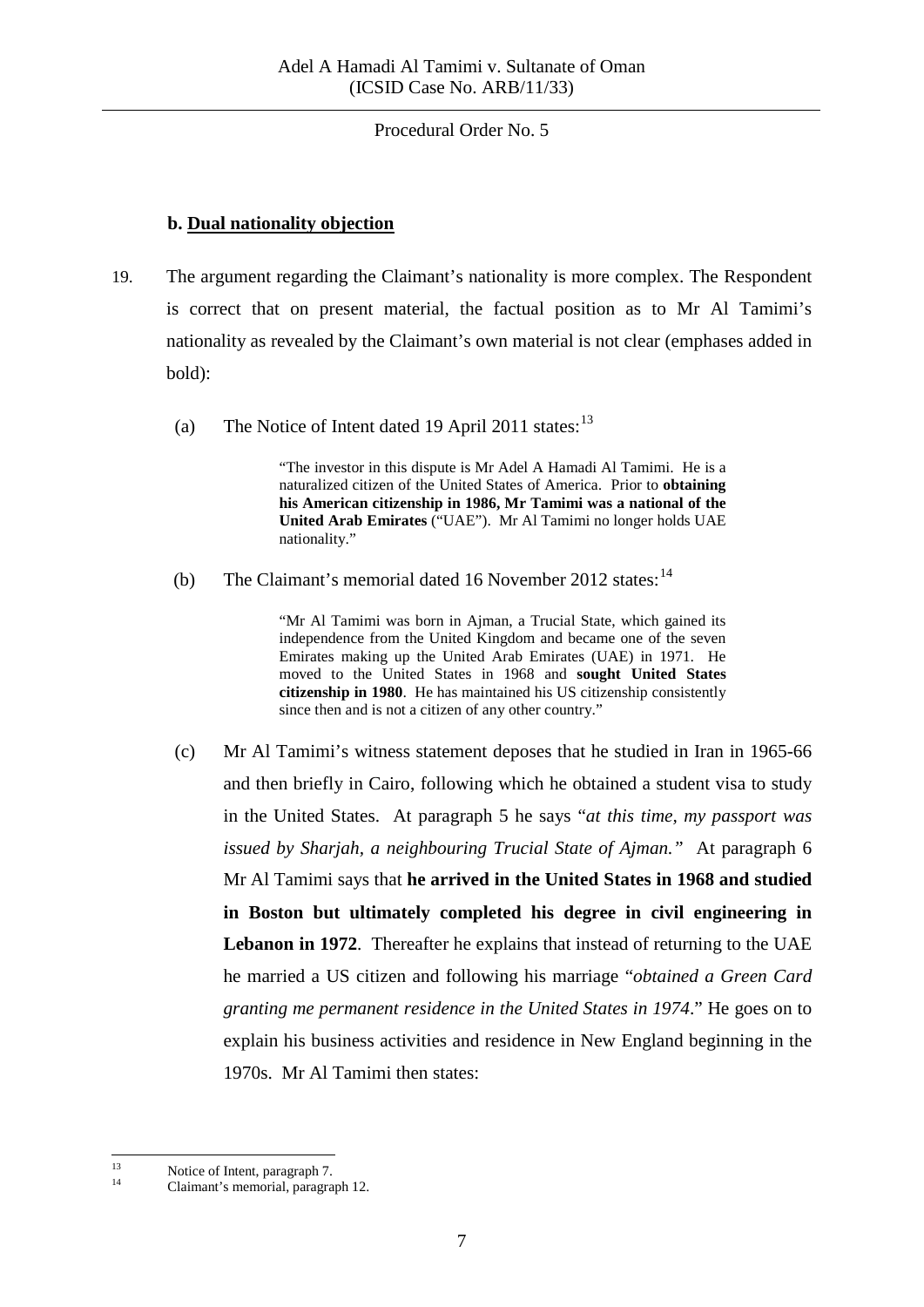"**I never applied to become a citizen of the United Arab Emirates**, which became an independent nation in 1971. I applied to become a naturalized citizen of the United States in 1980. I am still today a United States citizen. This is the only citizenship that I hold."

- (d) Mr Al Tamimi has not annexed a passport valid between the expiry of the exhibited Sharjah passport in July 1971<sup>[15](#page-7-0)</sup> and his exhibited United States passport issued on 25 April 2006.[16](#page-7-1) Mr Al Tamimi must have had a passport post-July 1971 given his study in Lebanon and marriage, business dealings and residence in the US. As the Respondent notes, 1971 is a crucial date because it was also the year the UAE came into existence. Therefore, there must be a question as to what passport he held between 1971 and the year he became a citizen of the United States (1980 or 1986 on different accounts) and whether he continued to hold that nationality after gaining US citizenship.
- 20. Mr Al Tamimi is consistent that from some time in the 1980s he has been a US citizen and that he is not currently a UAE national. However, the Claimant's material is equivocal about whether and, if so, when, he was ever a UAE national; when he became a US citizen (whether 1980 or 1986 is unclear); and what passports he held at various times, particularly between 1971 and 1980 or 1986. The Tribunal considers that whether the Claimant was a UAE national and, if so, whether, how and when he ceased to be UAE national are issues at large.
- 21. Some of these questions may be answered or deemed irrelevant depending on:
	- (a) whether the reference to a "dual national" in clause 10.27 of the FTA is limited in its application to a situation where the investor is a dual national of the Contracting States; and
	- (b) the relevant law relating to UAE nationality.

<span id="page-7-0"></span><sup>&</sup>lt;sup>15</sup> The passport from the Government of Sharjah exhibited by Mr Al Tamimi (AT-001), was issued on 7 July 1969 and expired on 7 July 1971. This cannot have been the passport to which he refers at paragraph 5 of his statement being that which he travelled on during the years he was studying in Iran, Egypt and the United States between 1965 and 1968.<br>
16 The United States passport is exhibit AT-004. Mr Al Tamimi exhibits three US passports, all of which appear to be

<span id="page-7-1"></span>current.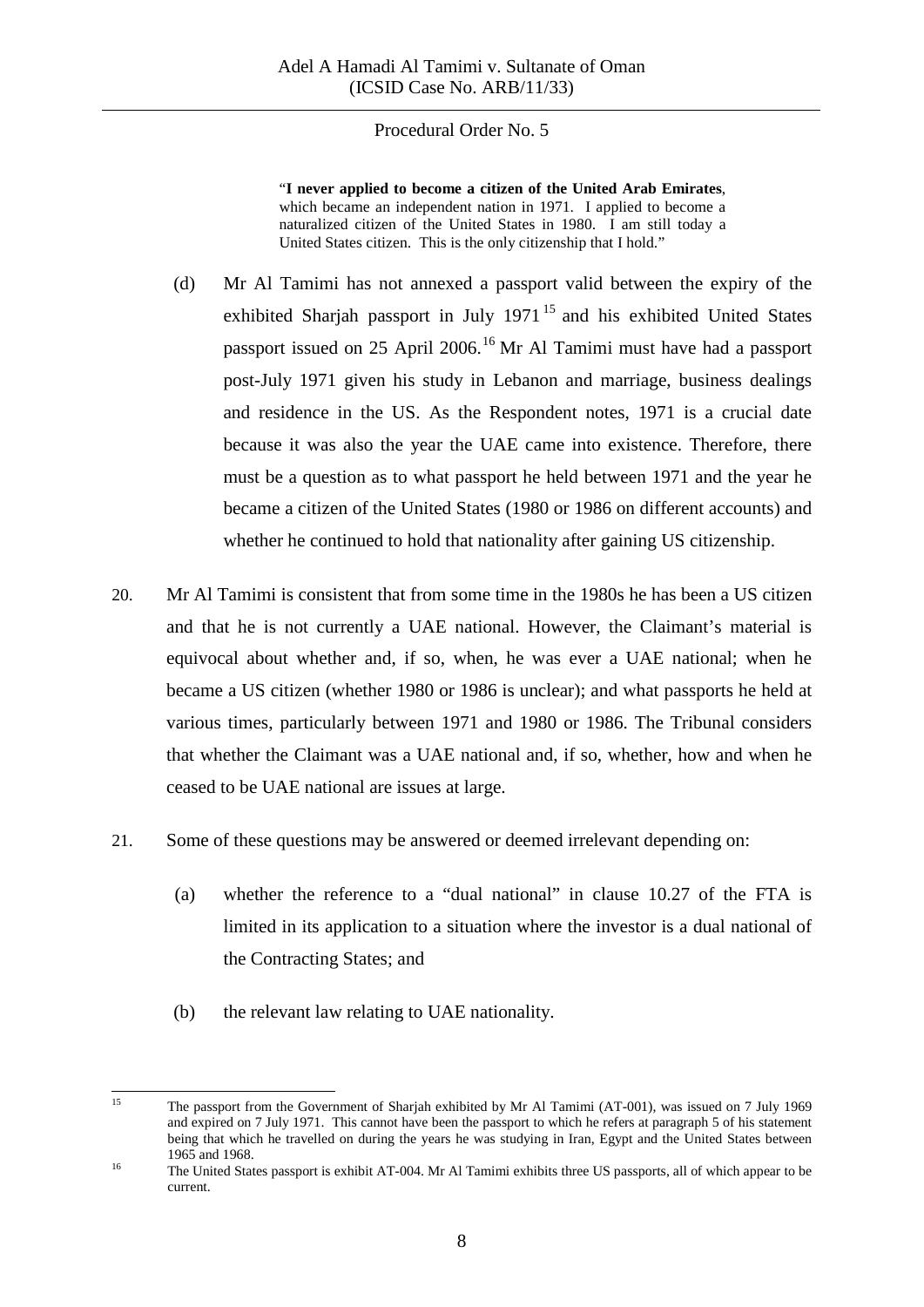- 22. Neither party provided submissions on the first point. It is an open question whether the issue of the Claimant's UAE nationality (whatever his status is) has any relevance at all.
- 23. The parties' respective contentions in their memoranda about relevant UAE nationality law and how it applies to Mr Al Tamimi's situation are also unsatisfactory:
	- (a) The Respondent suggests that Mr Al Tamimi may have automatically become a UAE national because UAE law states that "*an 'Arab settled in one of the Emirates during or before 1925' will acquire citizenship by law.*" It is unclear to the Tribunal how Mr Al Tamimi could be settled in one of the Emirates **during or before 1925**, because he was born in 1948. It is also unclear what is meant by the phrase "*will acquire citizenship by law*". The Respondent does not present this phrase as a direct quote from UAE legislation. It does not necessarily mean that UAE citizenship is acquired without a formal application. Indeed, the Respondent says in a footnote that it "*continues to make enquiries as to whether this process is automatic or requires a formal registration.*" [17](#page-8-0) Accordingly, the Tribunal does not consider that the Respondent's submission<sup>[18](#page-8-1)</sup> that "*Mr Al Tamimi automatically acquired the rights of a UAE national when Sharjah joined the UAE*" is well-founded on present information. Further, even if the Claimant was at one time a UAE national, the question of whether he retained UAE nationality and for how long is not addressed.
	- (b) The Claimant's submissions concerning UAE law contend that UAE nationality is lost if a person adopts, voluntarily, the nationality of another country.[19](#page-8-2) The Claimant then submits that "*even if Oman is correct that at some point in or after 1971 Mr Al Tamimi acquired UAE nationality by operation of law, he had lost that status by operation of the same law when he*

<span id="page-8-1"></span><span id="page-8-0"></span><sup>17</sup> Respondent's submissions, footnote 6.<br>
18 Respondent's submissions, paragraph 5.<br>
Claimant's submissions, paragraph 7.

<span id="page-8-2"></span>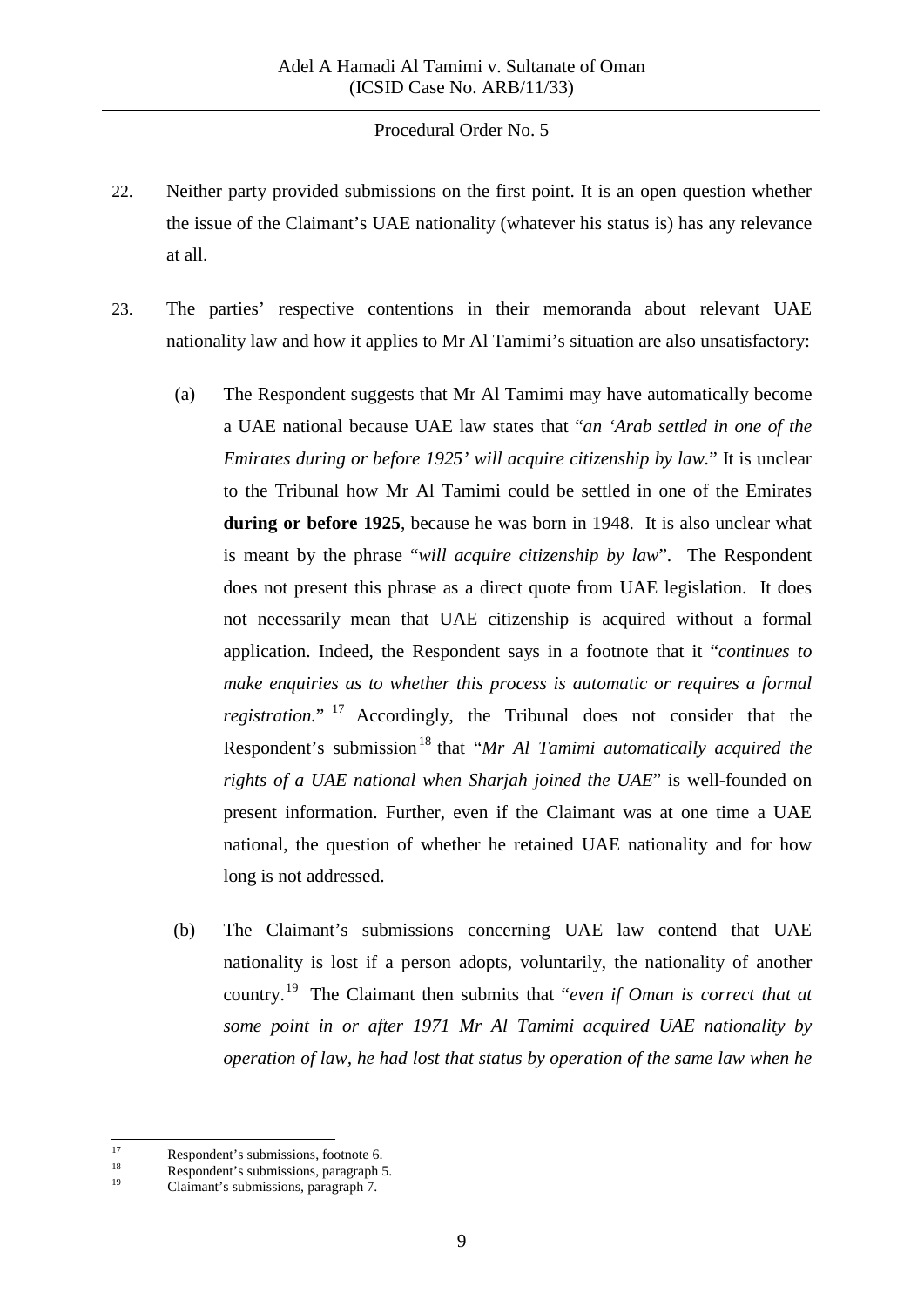*became a US citizen.*" The Claimant exhibits his current US passport.<sup>[20](#page-9-0)</sup> If he is correct about the relevant UAE law, then he cannot be a dual national. However, a full explanation, particularly by an independent expert, as to the provisions and operation of relevant UAE law would be helpful. It is notable also that Mr Al Tamimi avoids explaining or clarifying whether or not he was a UAE national at any time; if so, whether and how he lost that status; and what passport(s) he held after 1971.

# **Conclusion and Ruling**

- 24. The Tribunal concludes that it does not have enough information about: the relevance of the "dual national" reference in clause 10.27 FTA to dual nationals other than Oman-US dual nationals; Mr Al Tamimi's nationality at various times; and relevant UAE law as to how UAE nationality is gained, retained and/or lost. Therefore, the Tribunal is not persuaded on present material that documents relevant to the Claimant's dominant and effective nationality are relevant and material. Accordingly, the Respondent's Requests Nos. 3-11 are denied.
- 25. There are two important reservations to this conclusion. First, the Tribunal is prepared to revisit the Respondent's Requests Nos. 3-11 on better information as to relevant facts and law if such becomes available at an appropriate stage of the proceeding.
- 26. Secondly, the Tribunal is properly concerned to ensure that its jurisdiction is valid. The Claimant's nationality, so far as this is a matter of fact, is one peculiarly within the knowledge of the Claimant. Yet the Claimant's own material is inconsistent and incomplete in this regard. The Tribunal considers that a sufficient issue has been raised in relation to the Claimant's possible status as a dual national that the Claimant's travel documents for the years 1965 – 2012 ought to be disclosed.
- 27. Accordingly, subject to the process for objection set out below, the Tribunal orders the Claimant (to the extent he has not already done so) to disclose all passports held by him under any name between 1965 and 2012, or, to the extent, if any, that they
- <span id="page-9-0"></span><sup>20</sup> Al Tamimi witness statement paragraph 7 and exhibit AT-004.